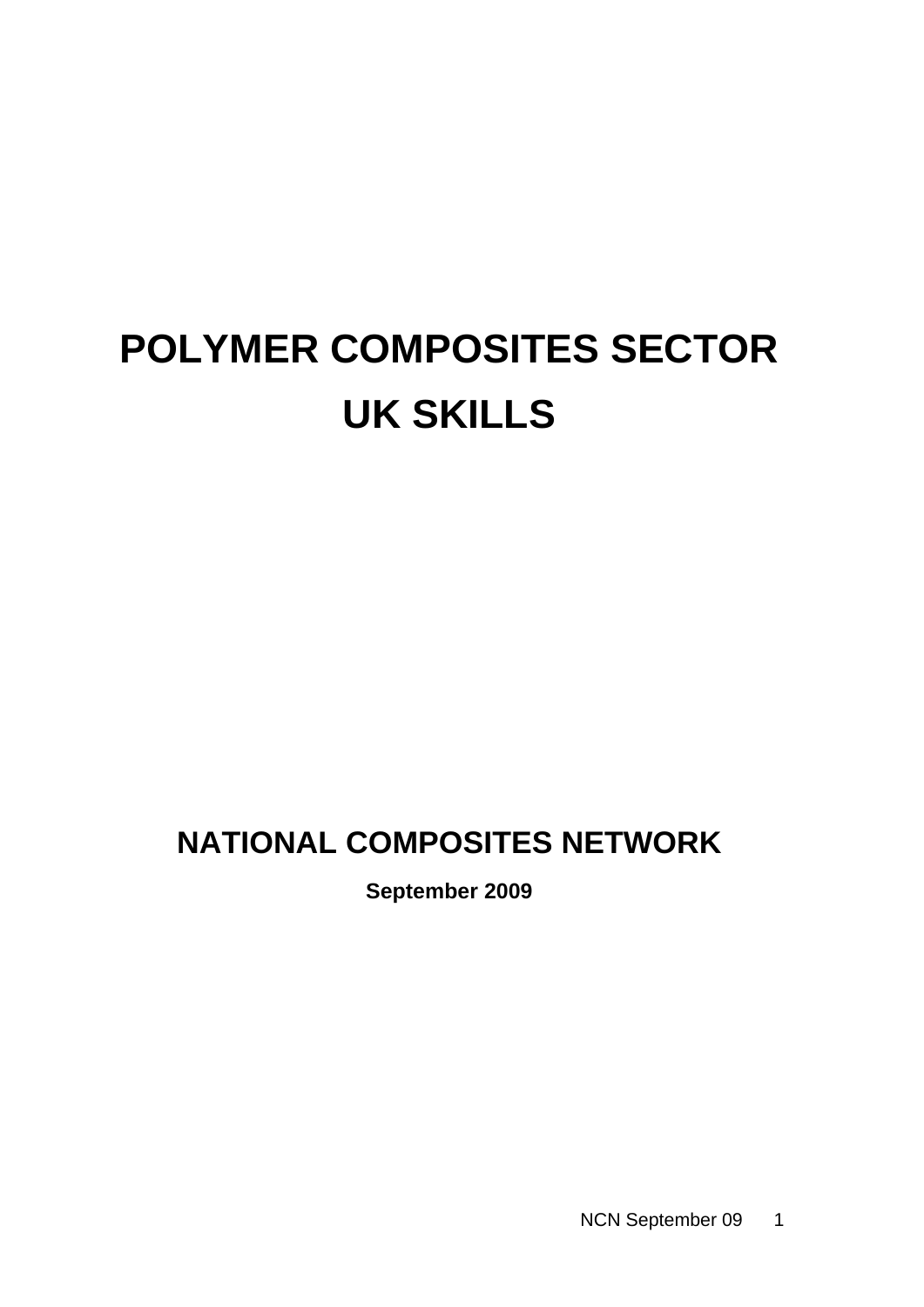### **Polymer Composites Sector – UK Skills**

#### **1 Background**

The polymer composites sector is central to the UK economy and to meeting demand from a wide range of major industrial sectors, in particular wind energy and energy conservation. A skilled workforce is therefore essential for UK companies wishing to compete in globally competitive sectors using composite materials. The continued procurement of high value-added composite activities in the UK will depend on the recruitment and retention of skilled composite engineers, technicians and designers. Retraining will be required in companies that have gained expertise in manufacturing using metals but are now increasingly using composite materials. Overall, investment in skills is among the most important that manufacturers can make, and meeting the skills needs of companies and potential investors is central to the UK's long term composite ambitions.

#### **2 Current situation**

The National Composites Network  $(NCN)^1$  $(NCN)^1$  Skills and Education Working Group has been collaborating with a number of companies and organisations for over 2 years in order to address the UK's composite skills requirements. It estimates that there are around 1000 companies in the UK, manufacturing composite parts with around 1500 companies supporting them in terms of services and equipment. It understands that European competitors have invested heavily in technology centres and clusters which provide skills training for a large number of composites employees and graduates. For example IDA (Industrial Development Agency) Ireland and Enterprise Ireland are looking to establish a Composites Competence Centre with a long-term funding commitment from the State of up to  $\epsilon$ 1m per year for up to five years. This will be an independent collaborative entity which is established and led by industry with the key objective of achieving competitive advantage for industry in Ireland by accessing the innovative capacity of the research community.

As a result of its work outlined above, the NCN Skills and Education Group has made a number of findings and identified the following issues.

#### **3 Demand Side Issues**

l

3.1 The UK polymer composites industry consists of a diverse and fragmented collection of markets and mainly small companies which do not necessarily feel themselves to be part of a composites industry but rather associate themselves with the markets they serve. It is at the leading edge of materials technology and advanced manufacturing processes but it is clear from various

<span id="page-1-0"></span> $1$  The National Composites Network is a Knowledge Transfer Network jointly funded by government and industry, covering the UK Composites industry and its supply chain. It is a Company Limited by Guarantee, with a Board drawn from organisations with prominent composites interests.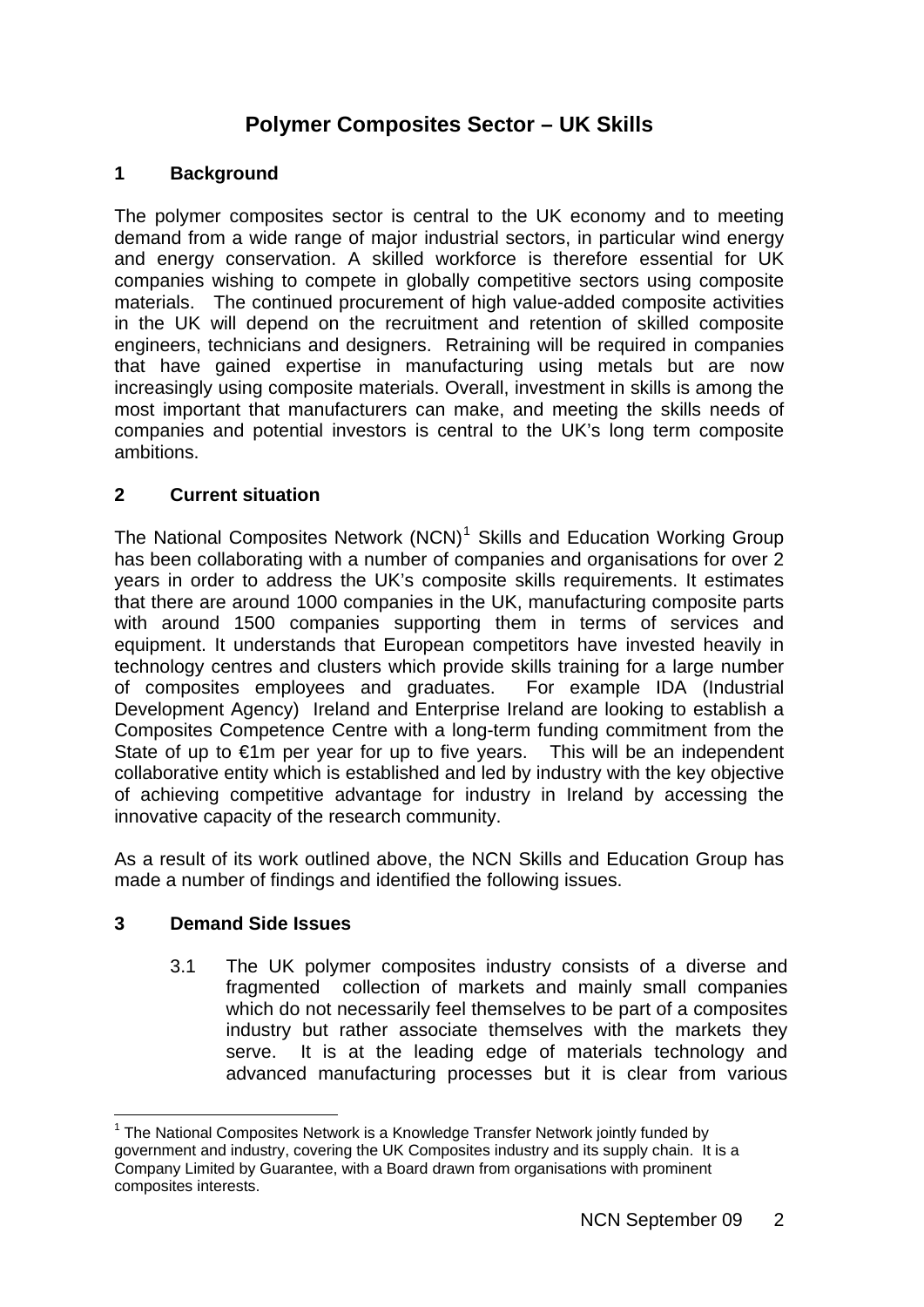recent research reports<sup>[2](#page-2-0)</sup> that meeting the needs of existing business delivery, let alone future growth, is being constrained by skills gaps and shortages.

- 3.2 The dispersed nature of the industry and the lack of a standard industrial classification has resulted in a fragmented approach to the collection of data and meeting the skills needs of this growing industry. This is illustrated in part by the fact that a number of Sector Skills Councils, led by Cogent and Semta (Science, Engineering and Manufacturing Technologies) play a role in addressing its skills needs.
- 3.3 Staff trained or experienced in composite technology are difficult to attract and retain, both in the UK and internationally. Skills gaps and shortages apply at all levels in the industry and across the UK. The research referred to above identifies particular shortages of:
	- Leaders and managers with commercial awareness and business skills to exploit new products, markets and technologies
	- materials scientists
	- qualified engineers, technicians and supervisors that understand composite materals and associated design and manufacturing processes
	- skilled operatives, eg laminators.
- 3.4 Skills gaps are equally prevalent, with few companies investing in upskilling programmes, preferring in many cases to rely on supplier training, buying-in contractor skills to cover short term skills deficiencies or recruiting from Eastern Europe for shop-floor operatives and Western Europe for composites engineering graduates and materials science graduates.
- 3.5 NCN has found consistently that employers express a need for training at each and every composites skills meeting. However, when training is offered, this need rarely translates into sufficient demand to justify establishing courses, particularly qualificationbased courses, and investing in equipment. This is perceived to be for the following reasons:
	- there are no established career pathways linked to qualifications and not a culture of formal training in the industry
	- the composites content of recognised qualifications is contained in units subsumed within general qualifications and therefore not explicit nor readily accessible

<span id="page-2-0"></span>l <sup>2</sup>UK Polymer Composites Sector, Foresight & Competitive Analysis 2001; A Sector Skills Agreement for the Cogent Sector 2007, NCN Foresight Report 2007; East of England Polymer Composites Research Project 2007, Materials UK Education and Skills Review 2008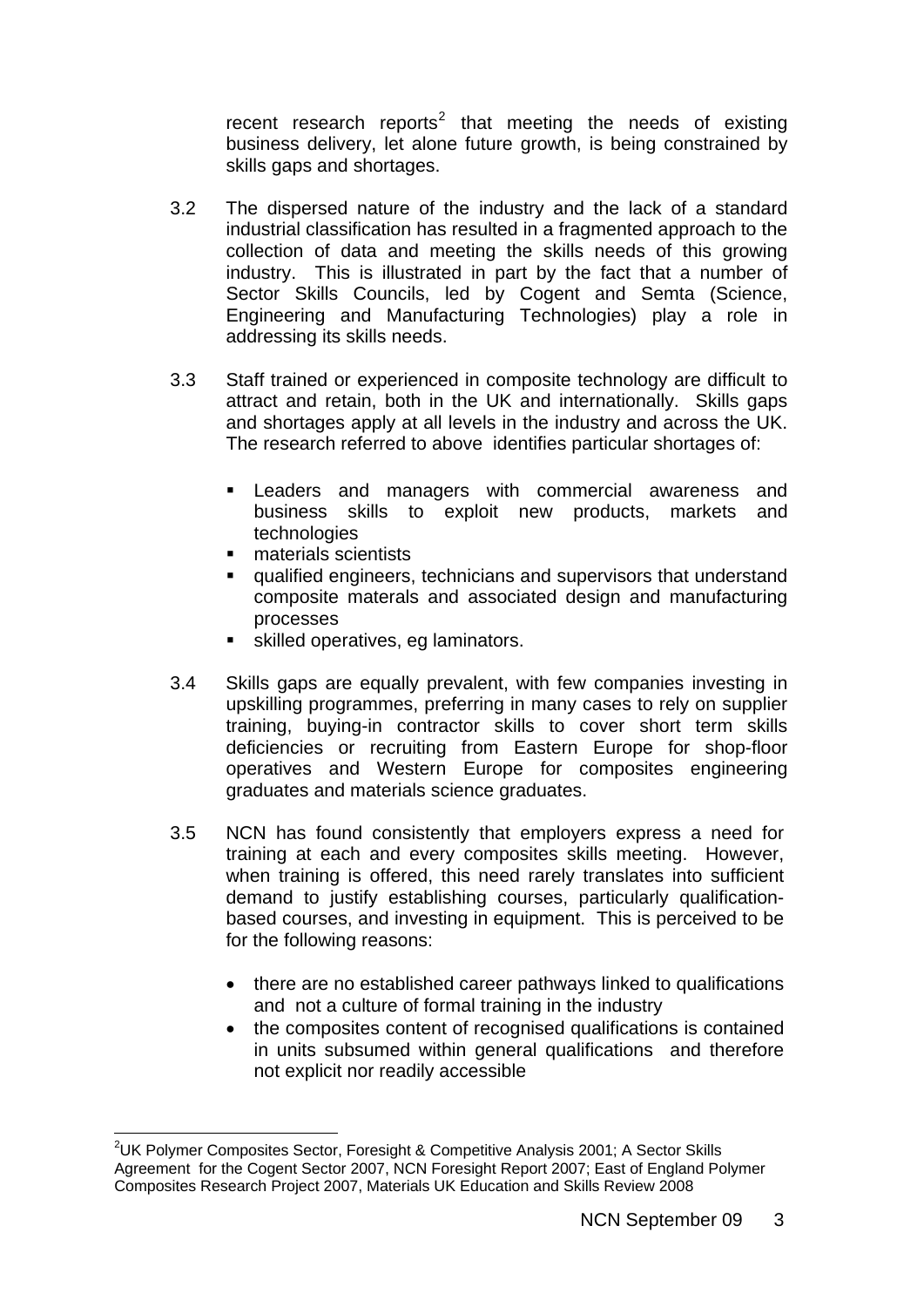- companies are not motivated by funding solely linked to qualifications, particularly where these are seen as only recognising existing skills rather than gaining new, job-centred ones
- large companies arrange training for themselves, usually inhouse
- there is a fear that if a company trains an already scarce resource, they will be attractive to a competitor
- there are no qualification standards required to be able to produce a composite part (anyone can make a safety critical component without any formal qualification).
- the industry is dominated by SMEs who in general prefer training that is job specific rather than generic, delivered inhouse rather than at an off-site facility and supported by external grant funding.

#### **4 Supply Side Issues**

- 4.1 The pace of technological change in the industry is such that it is difficult for the supply side to keep pace in terms of teacher and curriuculum development and state of the art equipment.
- 4.2 Provision tends to serve individual sub-sectors eg marine, aerospace and as a consequence lacks coherence. There are qualifications and training courses serving the industry but with gaps and duplication and no coherent framework linked to career pathways. Employers are generally unaware of the qualifications, training provision or potential funding streams that do exist currently.
- 4.3 Many of the training courses on offer are not based on national occupational standards or accredited to recognised qualifications so the employer is unable to access public sector funding for the training. Moreover it means that companies have no way of assessing the competency of an individual against an industry standard so either further training is offered at additional cost or the company's productivity suffers.
- 4.4 There is a lack of quality training provision with few Colleges or Centres having the expertise or equipment to deliver off the job training. There are a few geographically dispersed commercial training providers who are able to deliver the modular, bite-sized, 'just in time' upskilling that SMEs largely favour. However, much of this type of training is not eligible for public sector funding which does not generally support the delivery of modules or part qualifications.
- 4.5 Few companies recruit school leavers and able young people are not attracted to higher level courses which has led to a decline in university materials science and engineering courses (see below).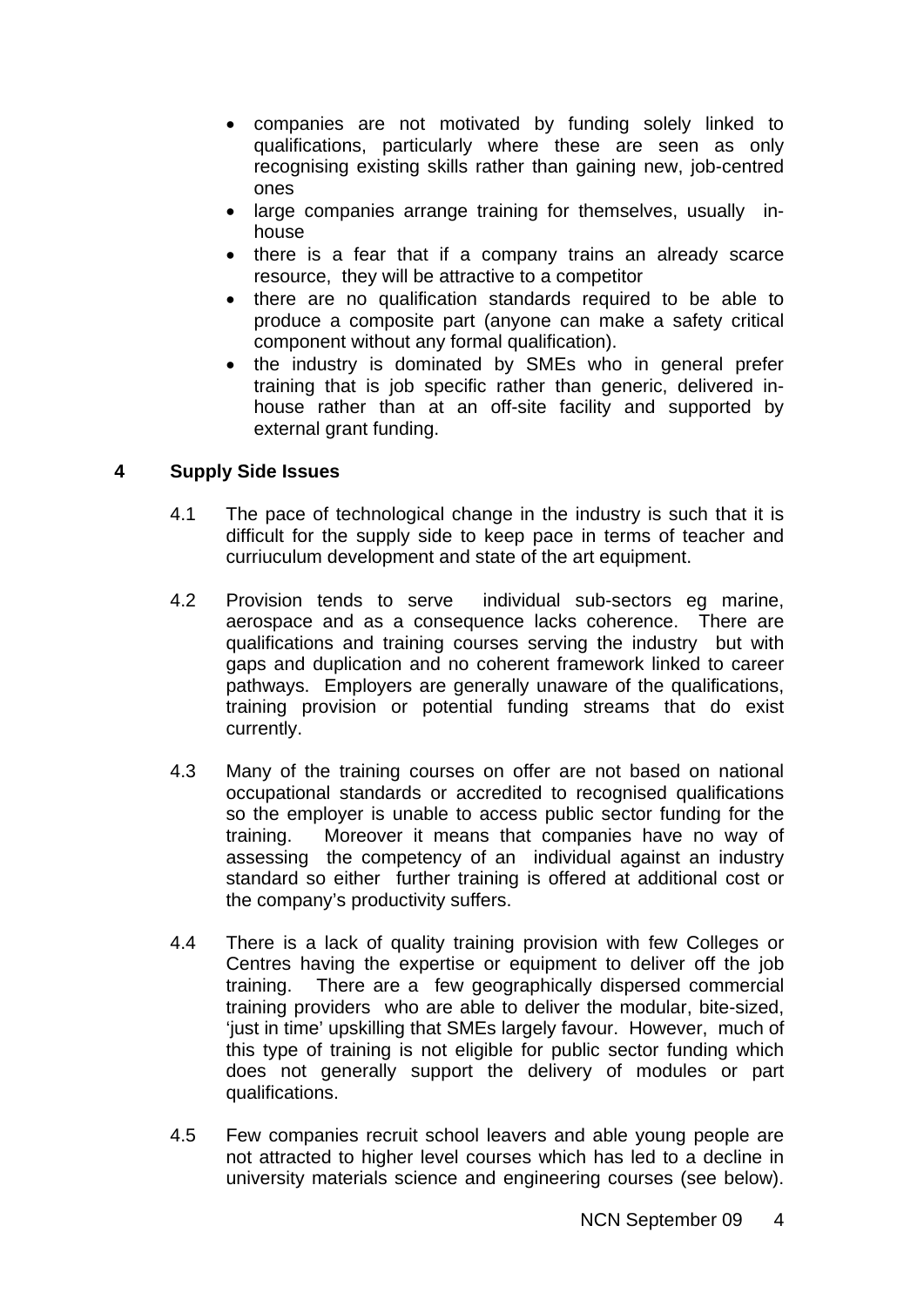These factors are already contributing to a shortage of graduates and apprentices with severe implications for the design, production and management capabilities of the industry in the future, particularly in the light of current gaps and shortages outlined above.

#### **5 Opportunities**

- 5.1 The polymer composites sector is growing and critical to all aspects of everyday life. It is essential that focus and coherence is brought to bear on the disparate qualifications, skills initiatives and training provision currently available to the industry. Both Cogent and SEMTA have relevant national occupational standards and qualifications (see Annex 1) which, subject to review and rationalisation, could provide a coherent and progressive framework of work-based qualifications linked to recognised career pathways.
- 5.2 Both Cogent and SEMTA have National Skills Academies whose remit is to work with training providers to ensure that their provision is fit for purpose and employer-facing. A coordinated approach to building provider capacity on the part of the two academies would help to create a quality-assured UK-wide provider network for the industry. In addition, Cogent and SEMTA both have Sector Compacts which are national agreements with the Learning and Skills Council (LSC) to direct funding to their respective footprints for specified qualifications (eg NVQs) and Management and Leadership training. This offers real opportunities to companies, particularly SMEs to access either full or partial funding for training linked to NVQ qualifications. Management and leadership training does not have to be linked to a qualification.
- 5.3 The new Diploma in Manufacturing and Product Design provides an opportunity to raise awareness and support the teaching in schools of polymer composite materials and technology and related career opportunities. It is essential that more young people are encouraged to undertake Apprenticeships in Polymer Composites Design and Manufacture. For this a Technical Certificate specific to polymer composites will need to be developed and the capacity of training providers will need to be enhanced so that they have the capacity to support the delivery of Apprenticeship programmes.
- 5.4 Foundation Degrees are modular, work-based qualifications equivalent to the first two years of an Honours degree. The Cogent FD in Polymer Technology will have a composite pathway and the uptake of such qualifications has the potential to assist employers to fill their higher level skills gaps.
- 5.5 Both Cogent and SEMTA and other organisations have developed products and services which could be promoted and made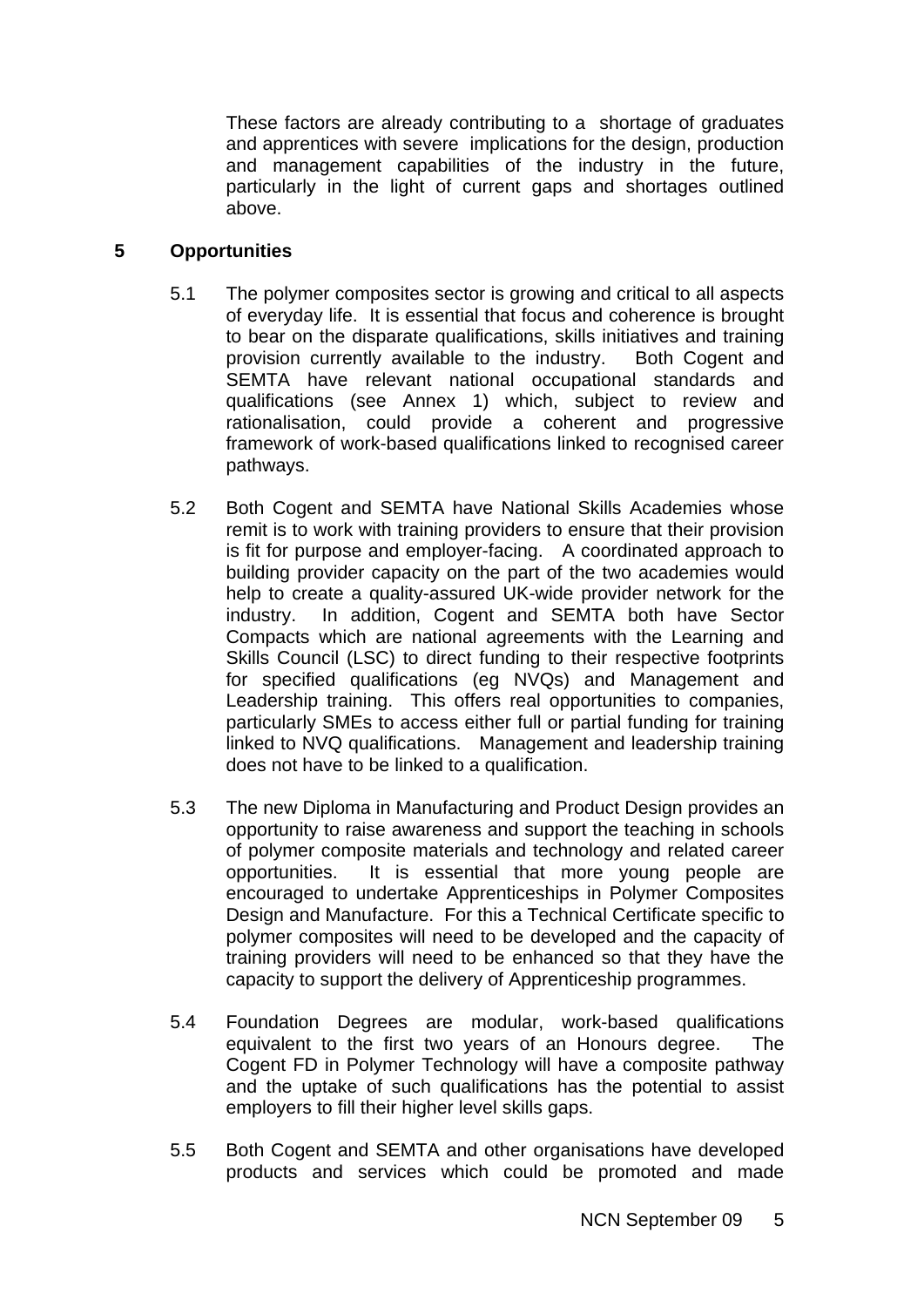available to the industry, eg ASET (assessment of employer-based training), for the purposes of accrediting it and linking it to a national qualification. There is an opportunity to develop a coherent offer or set of offers to the industry but this will require a concerted and joined up approach on the part of all interested parties.

#### **6 University Composites Skills Provision**

6.1 Higher education provision for composites is very limited and the overall decline in Materials Science and Engineering undergraduate courses in the UK is particularly worrying in the light of the above skills shortages. This situation is unlikely to improve unless there is a sector attraction strategy which seeks to impact on the 14-19 curriculum and careers advice in order to increase demand for higher level skills provision. However, the Government will shortly publish a new Higher Education Framework that will set out how higher education in England will take 'a more active approach to building British competitive strengths through higher skills levels. research and knowledge transfer'. It is to be hoped that this will present new opportunities for capacity building in respect of polymer composites in the higher education sector.

#### **6.2 Undergraduate courses**.

Employers need composites graduates. However at undergraduate level, composites courses within academia are seen as too specialist for 18 year olds.

Many Universities have Composites Modules embedded into their Materials Science or Engineering Degrees, however the University of Plymouth is the only University where 'Composites' appears in the Course Title. Their BEng (Hons) Composite Materials Engineering was renamed as BEng (Hons) Mechanical Engineering with Composites. The name was changed as a result of market research and has resulted in the recruitment of higher student numbers. The University of Plymouth's graduate destination information reveals that almost all of the 106 graduates from the UK in the period 1991 to 2009 remained in the UK and were employed by composite companies or composite supply chain companies which may reflect the 'hands on' nature of the course.

#### **6.3 Postgraduate courses**

At MSc level, Composite Materials by Research exists at Manchester University. An MSc course also exists in composites at Imperial College London (which currently has 25 students) which is filled mainly with non UK nationals. Both the Universities of Cranfield and Surrey have an MSc in Advanced Materials and the University of Plymouth has an MSc in Mechanical Engineering with composites content.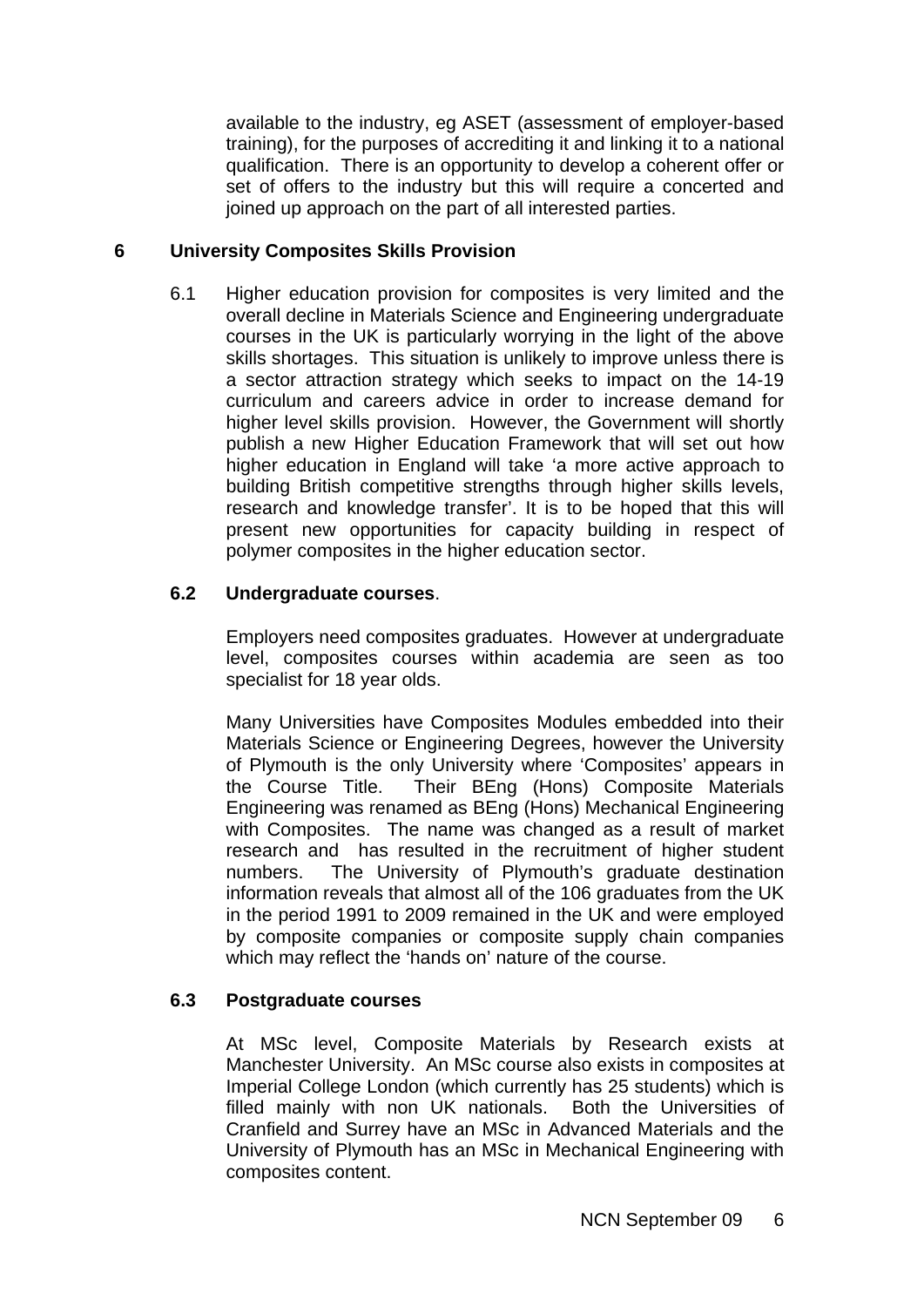At PhD level there is significant activity. The University Research sector seems to be thriving. The following UK Universities offer PhD programmes in Composite Materials: Cranfield University, Imperial College, Oxford Brookes University, Queen Mary University of London, University of Bath, University of Bristol, University of Cambridge University of Exeter, University of Loughborough, University of Manchester/UMIST, University of Newcastle upon Tyne, University of Nottingham, University of Oxford, University of Plymouth, University of Sheffield, University of Southampton, University of Strathclyde, University of Surrey, University of Ulster and the University of Warwick.

Many PhD graduates remain in universities and go on to undertake post doctoral training. Where they go into industry they do not always find their skills are suitable. Additionally, some of the students that seek employment are non EU nationals for whom work permits are subsequently required. The EPSRC Centre for Doctoral Training at Bristol University is designed to tackle this gap with 10 funded Engineering Doctorates.

#### **7 Future Requirements**

The NCN Skills Group has identified a number of trends and future training requirements. These are:

- 7.1 Specific training requirements
	- In the short term existing processing techniques of hand laminating, infusion (vacuum forming) and prepreg lay up, need training support
	- In the medium term, the more advanced industries will have to be trained for automation whereas the lower tech companies will adopt infusion/prepreg
	- In the long term, all industries will have to adopt automation and the skills associated with that
- 7.2 Engineering Skills
	- The EngD scheme is welcomed and further such initiatives are encouraged
	- Skills based around composite automation need to be developed
	- An understanding of Composite physical properties is required
	- Technology Strategy Board (and similar state) funding in Technology Programmes helps in on-the-job 'training' of Composite Engineers and is not to be underestimated – this needs to continue
	- Formal UK Training provision for all but the highest level is lacking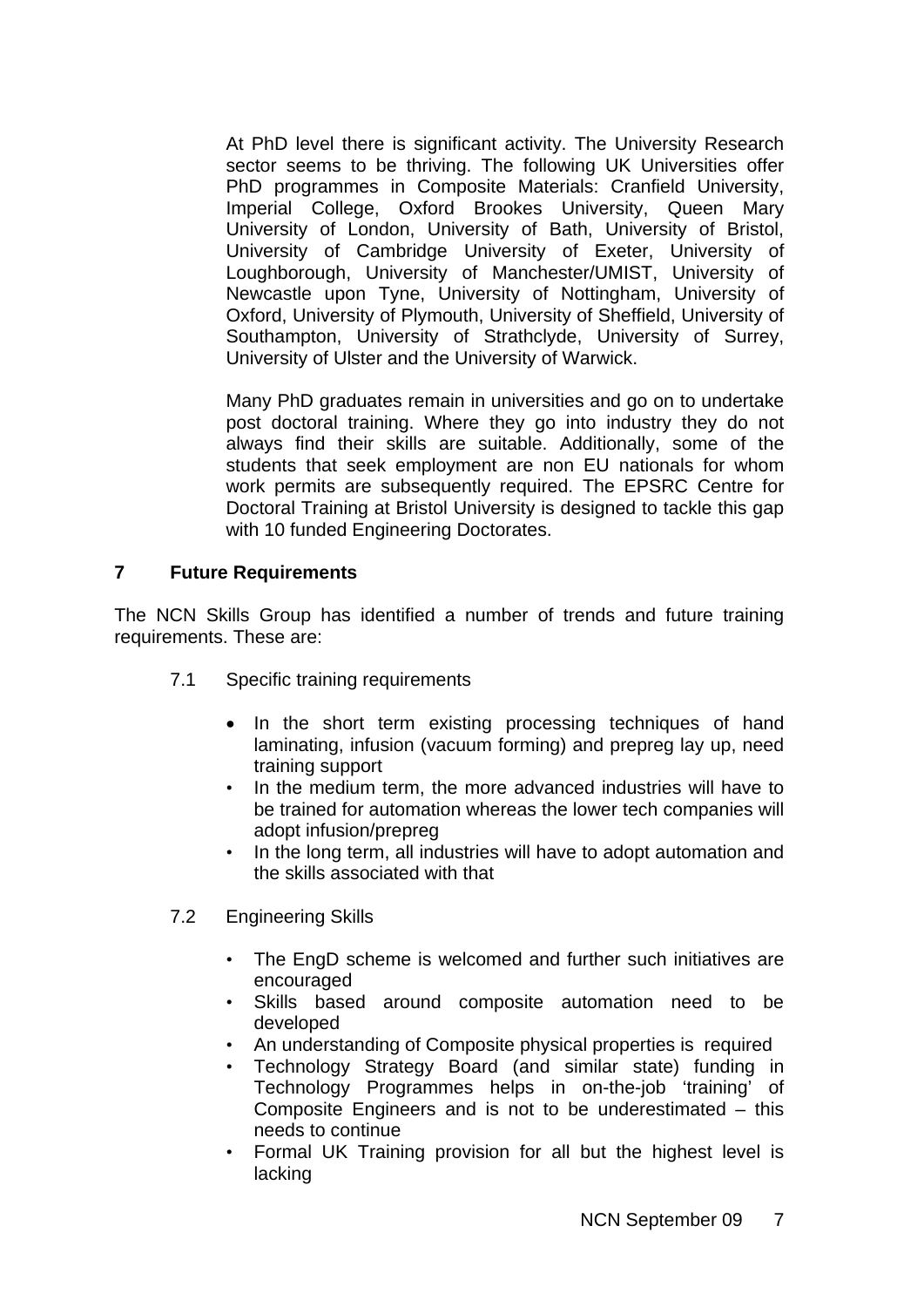- An opportunity exists to co ordinate the funding and activity nationally rather than regionally
- 7.3 Professional Accreditation

The Engineering Council through the professional institutions offers professional registration as Engineering Technician (Eng Tech), Incorporated Engineer (IEng) or Chartered Engineer (CEng). Given that safety critical components are made of composites, it would be appropriate for personnel to be required to register within this system and for employers to seek that level of commitment.

#### **8 Conclusions**

The provision of skills and training for composites in the UK is disjointed. This is true for both industrial and academic provision. To help address this the knowledge and expertise that are developed in large companies using composite materials needs to be transferred down the supply chain to the ultimate manufacturer whilst recognising that industry needs to operate in an accredited quality scheme. Accreditation of training linked to qualifications in the new Qualifications and Credit Framework (QCF) is required which links the Sector Skills Councils and the UK skills agencies with trade bodies and key industry players.

Within Universities there is an extensive composites science and technology base but expertise gained there often is not utilised in the UK as many researchers return to other countries. UK industry is keen to utilise this pool but are often unable to, due to the cost and operational priorities.

#### **9 Recommendations**

#### **Within the next 2 months:**

- 1 Create a Partnership Agreement between Cogent and SEMTA for the purpose of developing a coherent skills strategy for the Polymer Composites Sector
- 2 Set up a representative group of composite employers to lead the development of the skills strategy
- 3 Set up a Task and Finish Group, chaired by an employer who has a good understanding of the industry's skills requirements to develop an action plan which includes:

#### **Short Term (to be completed within 12 months)**

3.1 the development of agreed career pathways for the composites industry in consultation with employers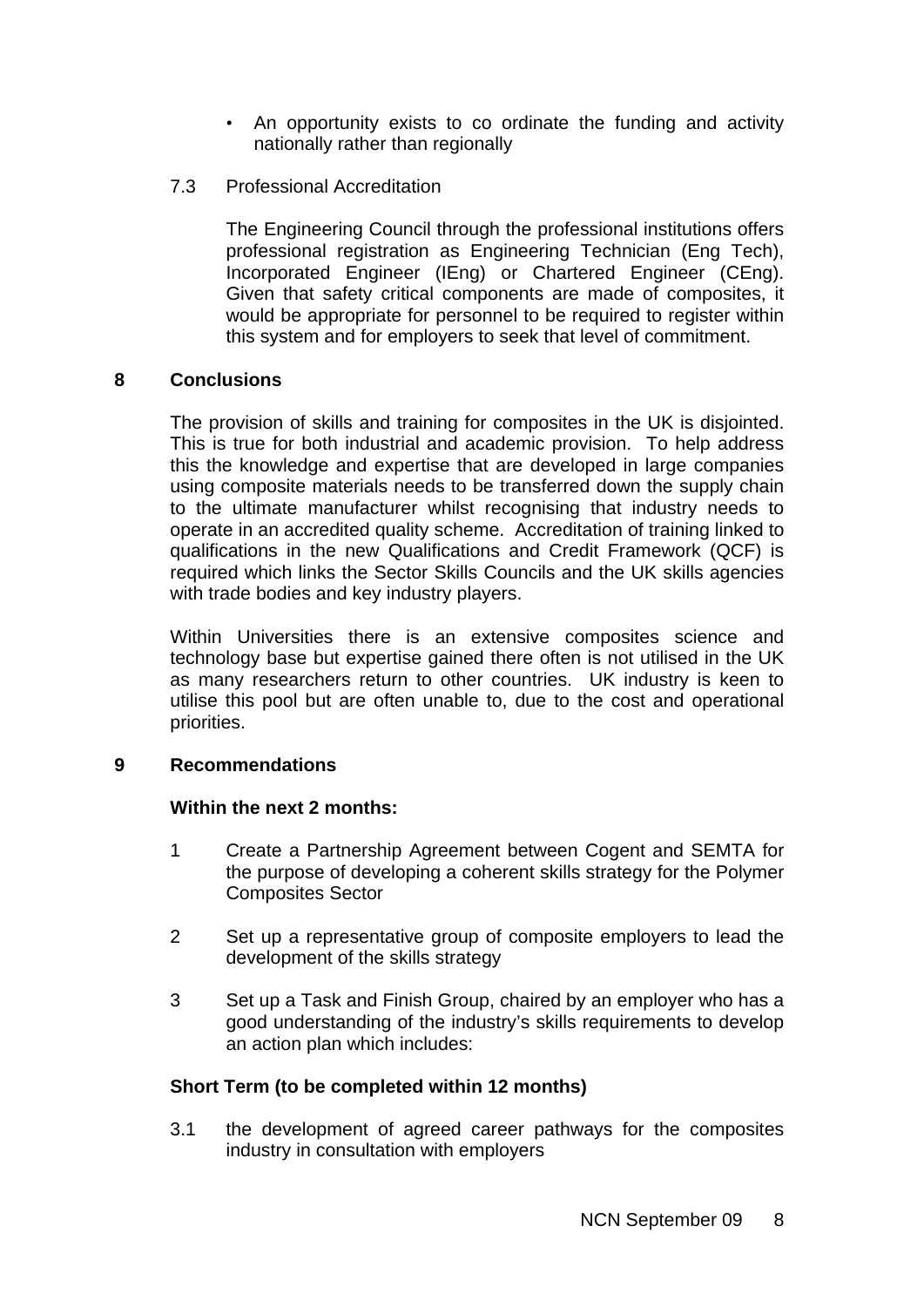- 3.2 a review of current national occupational standards and the suite of Cogent and SEMTA qualifications relevant to the industry with a view to creating a coherent framework of standards and qualifications linked to agreed career pathways
- 3.3 consultation with employers on the development of a technical certificate and work-based pathways for a composites specific apprenticeship
- 3.4 completion of the Advanced Composites Technology Programme for Polymer Composite Industries (developed with the marine industry in the South East region and funded by SEEDA) and mapping of its underpinning competences to national occupational standards with a view to it being accredited as a formal qualification and included in the QCF
- 3.5 A review of current training provision in order to identify gaps and to ensure that training provision is fit for purpose and accessible to the industry UK-wide. This will involve consultation with employers and trade bodies to agree training priorities and how it should be delivered and funded.

#### **Medium Term (ongoing over next 2/3 years)**

- 3.6 the development of a sector attraction strategy building on the 14- 19 Diplomas in Manufacturing and Product Design/Engineering and Apprenticeships
- 3.7 Establish a Higher Education Forum for Polymer Composites chaired by a senior employer to:
	- address student recruitment, curriculum content, marketing and promotion, industry placements and entry to employment
	- investigate how better the UK's science research and technology base can be better exploited for the benefit of the industry.

#### **10 Progress Summary**

A meeting to discuss the foregoing skills strategy was convened and chaired by NCN on 11 September 2009. The meeting was attended by representatives of NCN, Cogent and Semta sector skills councils, the South West Development Agency, the Department for Business, Innovation and Skills (BIS), UK Trade and Investment and the Department of Energy and Climate Change (DECC). The recommendations and content of the skills strategy were discussed and agreed. The group will meet again on 13 January 2010 to review progress.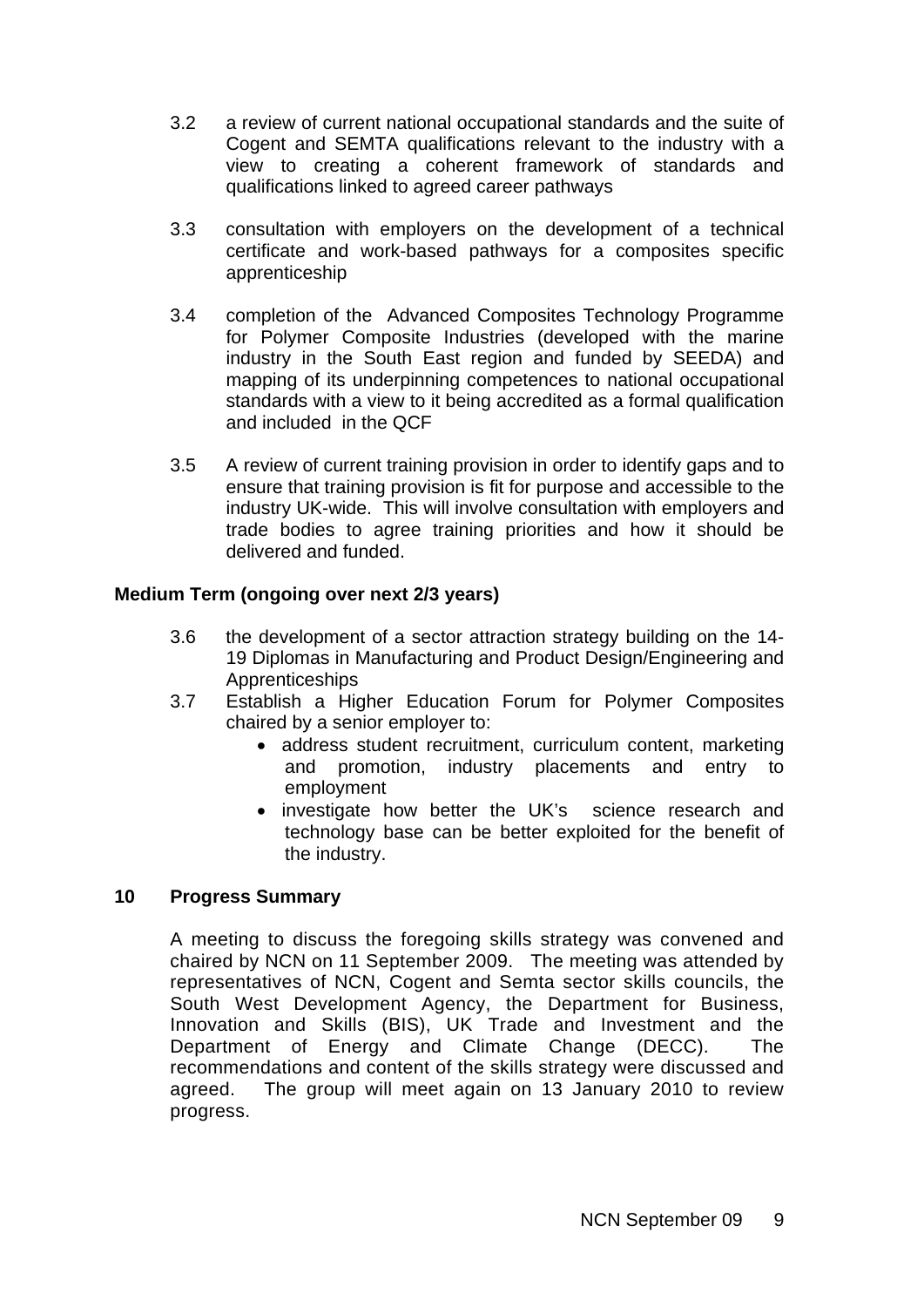## **Appendix 1- Qualifications offered by Cogent and SEMTA relevant to the Polymer Composites Sector**

|                                      | Qualification                                                                                                                    | <b>NVQ Level</b>              | <b>Comments</b>                                                                                                                                                                                                                                                                                                                                                                                   |
|--------------------------------------|----------------------------------------------------------------------------------------------------------------------------------|-------------------------------|---------------------------------------------------------------------------------------------------------------------------------------------------------------------------------------------------------------------------------------------------------------------------------------------------------------------------------------------------------------------------------------------------|
| <b>Organisation</b><br><b>COGENT</b> | Apprenticeship<br><b>Advanced Apprenticeship</b><br>in Polymer Processing<br>and Related Operations<br>(PPRO) (Framework<br>111) | Level 2<br>Level 3            | Knowledge based<br>element ie Technical<br><b>Certificate: Edxcel BTEC</b><br>National Certificate in<br>Manufacturing<br>Engineering is generic<br>with 1 or 2 units relevant<br>to polymer composites<br><b>Competence based</b><br>element eg NVQ Levels<br>$2 + 3$ (PPRO)are generic<br>and material would need<br>to be written by the<br>provider for use in a<br>composite processing      |
|                                      | <b>NVQs in Polymer</b><br>Processing and Related<br><b>Operations</b>                                                            | Level <sub>2</sub><br>Level 3 | environment<br>These are generic work-<br>based qualifications with<br>some units that could be<br>customised by the<br>training provider for use in<br>a composite work-based<br>environment by the<br>writing of specialised<br>units.<br>The NOS (National<br><b>Occupational Standards)</b><br>underpinning these<br>qualifications will be<br>reviewed between<br>Autumn 09 and Spring<br>10 |
|                                      | <b>Gold Standard</b><br><b>Qualifications (QCF -</b><br><b>Qualifications and Credit</b><br>Framework)                           | Level <sub>2</sub><br>Level 3 | These are new slimmer<br>modular qualifications<br>that have been developed<br>by Cogent arising from its<br><b>Sector Skills Agreement</b><br>(SSA) research and<br>resultant Sector<br><b>Qualification Strategy</b><br>(SQS). They are now<br>available on the new<br><b>Qualifications and Credit</b><br>Framework (QCF) and<br>can be funded eg by LSC<br>Train to Gain funding.             |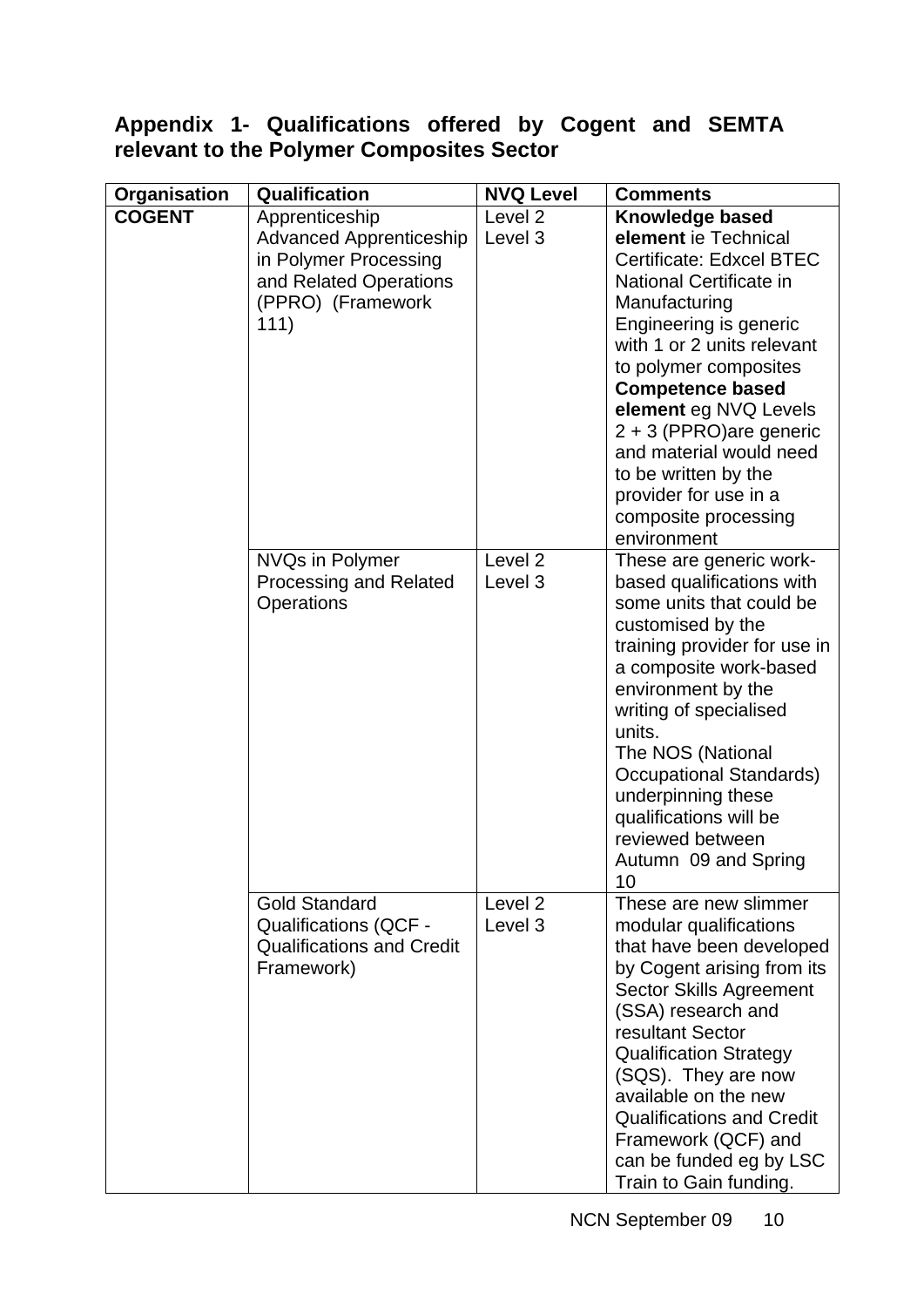|                                                           |                                          | These are based on a<br>selection of existing NOS<br>which although still<br>generic are more relevant<br>to a polymer composite<br>processing environment<br>eg Produce Products<br>using hand-based<br>operations with polymer<br>processing & related<br>environments                                                                                                            |
|-----------------------------------------------------------|------------------------------------------|-------------------------------------------------------------------------------------------------------------------------------------------------------------------------------------------------------------------------------------------------------------------------------------------------------------------------------------------------------------------------------------|
| <b>Advanced Composites</b><br><b>Technology Programme</b> | Level 3 to 4<br><b>NVQ</b><br>equivalent | This is a modular<br>programme developed in<br>direct response to<br>employers using polymer<br>composite processes and<br>materials in the marine<br>sector in the South East<br>of England. It covers all<br>the competences required<br>of polymer composite<br>process technicians and<br>engineers, team leaders,<br>supervisors and repair<br>and refurbishment<br>engineers. |
|                                                           |                                          | The programme is still in<br>development with some<br>modules remaining to be<br>written. It is not based on<br>NOS and is not currently<br>an accredited<br>qualification. It is currently<br>only being offered in the<br>South East Region where<br>it was originally<br>developed and funded.                                                                                   |
| Foundation Degree in<br><b>Polymer Technology</b>         | Levels $4 + 5$                           | Developed by Cogent<br>with Colleges and Higher<br><b>Education Institutions.</b><br>When fully developed it<br>will have a composites<br>pathway which will mean<br>that a work-based<br>qualification route will be<br>available from Level 2<br>through to Level 5<br>(equivalent to first 2 years)<br>of an Honours Degree).                                                    |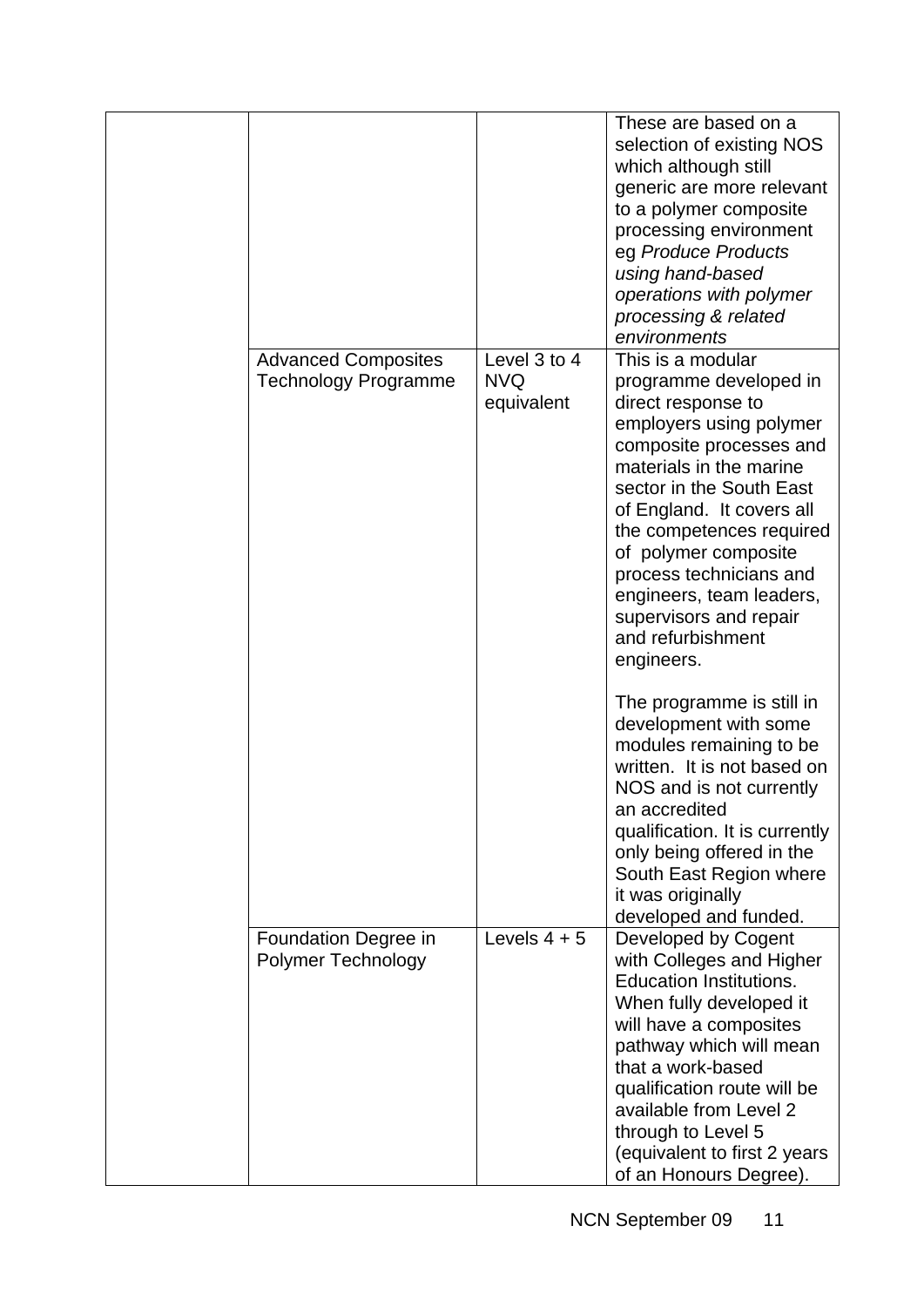| <b>SEMTA</b> | Young Apprenticeship 14   Level 2<br>to 16 program:<br>Apprentices may opt to<br>follow<br>the performing<br>Engineering Operations<br>(PEO) NVQ Level 2<br>qualification and have the<br>opportunity to complete<br>the following optional<br>units<br>amongst<br>many<br>other units:<br>Producing composite<br>mouldings:<br>Using<br>wet-lay<br>$\mu$ p<br>techniques<br>Using pre-preg<br>laminating techniques<br>Using resin infusion<br>techniques                                                                                                                                                           |                    | As these units are part of<br>PEO<br>qualification<br>the<br>which is broad-based, it is<br>unlikely that a FE College<br>would have the expertise<br>and equipment to deliver<br>all of these optional units.                                                                                                                                                                                            |
|--------------|----------------------------------------------------------------------------------------------------------------------------------------------------------------------------------------------------------------------------------------------------------------------------------------------------------------------------------------------------------------------------------------------------------------------------------------------------------------------------------------------------------------------------------------------------------------------------------------------------------------------|--------------------|-----------------------------------------------------------------------------------------------------------------------------------------------------------------------------------------------------------------------------------------------------------------------------------------------------------------------------------------------------------------------------------------------------------|
|              | Engineering<br>Apprenticeship<br>(framework 106)<br>Apprentices can either<br>follow the above PEO<br>NVQ Level 2 as the main<br>competence<br>element<br>which can be delivered<br>by a provider eg college<br>or a job specific NVQ<br>below<br><b>Materials</b><br>(see<br>Processing and Finishing<br>NVQ Level<br>$2^{\circ}$<br>and<br>Mechanical<br>Manufacturing<br>Engineering NVQ Level<br>2) which<br>be<br>must<br>delivered in the work-<br>place.<br>If they select the latter<br>Framework<br>route<br>the<br>specifies that they must<br>also<br>complete<br>the<br>mandatory units from the<br>PEO. | Level <sub>2</sub> | The above issue applies<br>for this Framework if they<br>follow the PEO route.<br>This Apprenticeship<br>contains units that are<br>specific to<br>polymer<br>composite<br>processing.<br>However, the main area<br>of concern is the lack of<br>an appropriate Technical<br>Certificate<br>relevant<br>to<br>polymer composites to<br>provide the knowledge-<br>of the<br>based<br>element<br>Framework. |
|              | Engineering<br>Apprenticeship<br>(framework 106)<br>Apprentices following this<br><b>Advanced Apprenticeship</b><br>program must complete                                                                                                                                                                                                                                                                                                                                                                                                                                                                            | Level 3            | <b>The</b><br>Advanced<br>Apprenticeship provides a<br>pathways<br>range<br>of<br>relevant to the application<br>of polymer composite<br>manufacture<br>and                                                                                                                                                                                                                                               |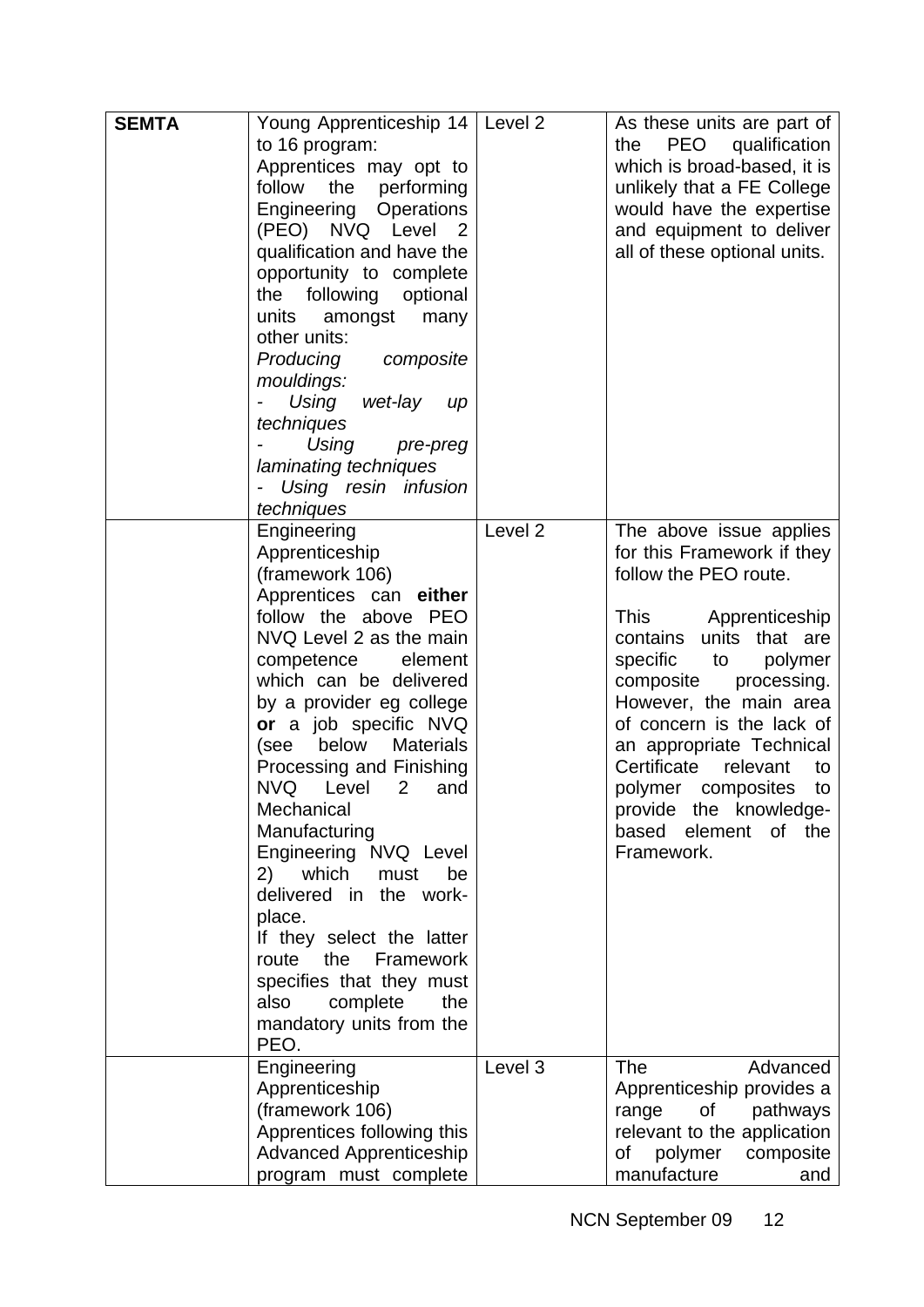| PEO NVQ Level 2 to<br>the Additional<br>meet<br><b>Employer Requirements</b><br>(AER) of the Framework.<br>This may include the<br>polymer composite units<br>listed<br>above<br>for<br>the<br>Young Apprenticeship<br>programme.<br>On completion of the                     |         | processing in a number of<br>different industry sectors<br>automotive,<br>eg<br>aeronautical,<br>marine.<br>Each of these pathways<br>contain units<br>that are<br>specific<br>to<br>polymer<br>composite<br>processing<br>(see below). |
|-------------------------------------------------------------------------------------------------------------------------------------------------------------------------------------------------------------------------------------------------------------------------------|---------|-----------------------------------------------------------------------------------------------------------------------------------------------------------------------------------------------------------------------------------------|
| AER the Apprentice will<br>progress to Level 3 Job<br>specific NVQs<br>Automotive<br>In.<br>Engineering,<br>Aeronautical<br>Engineering, Mechanical<br>Manufacturing<br>Engineering,<br>Marine<br>Engineering all of which<br>contain<br>polymer<br>composite specific units. |         | As above, the main area<br>of concern is the lack of<br>an appropriate Technical<br>Certificate relevant<br>to<br>polymer composites to<br>provide the knowledge-<br>based element<br>of the<br>Framework.                              |
| Performing Engineering<br><b>Operations NVQ</b><br>Contains 4 units specific<br>polymer composite<br>to<br>processing                                                                                                                                                         | Level 2 | This NVQ is designed for<br>delivery in a College or<br>Training Centre.                                                                                                                                                                |
| Materials Processing and<br><b>Finishing NVQ</b><br>Contains 10 units specific<br>to polymer composite<br>processing                                                                                                                                                          | Level 2 | Must be delivered in the<br>workplace                                                                                                                                                                                                   |
| Mechanical<br>Manufacturing<br>Engineering contains 10<br>units specific to polymer<br>composites<br>processing<br>including<br>repair<br>to<br>composite moulding                                                                                                            | Level 2 | Must be delivered in the<br>workplace                                                                                                                                                                                                   |
| Automotive Engineering<br><b>NVQ</b><br>Contains 10 units specific<br>polymer<br>composite<br>to<br>processing<br>in<br>an<br>automotive workplace                                                                                                                            | Level 3 | Must be delivered in the<br>workplace                                                                                                                                                                                                   |
| <b>Aeronautical Engineering</b><br><b>NVQ</b><br>Contains 9 units specific<br>polymer<br>composite<br>to<br>processing<br>in<br>an                                                                                                                                            | Level 3 | Must be delivered in the<br>workplace                                                                                                                                                                                                   |